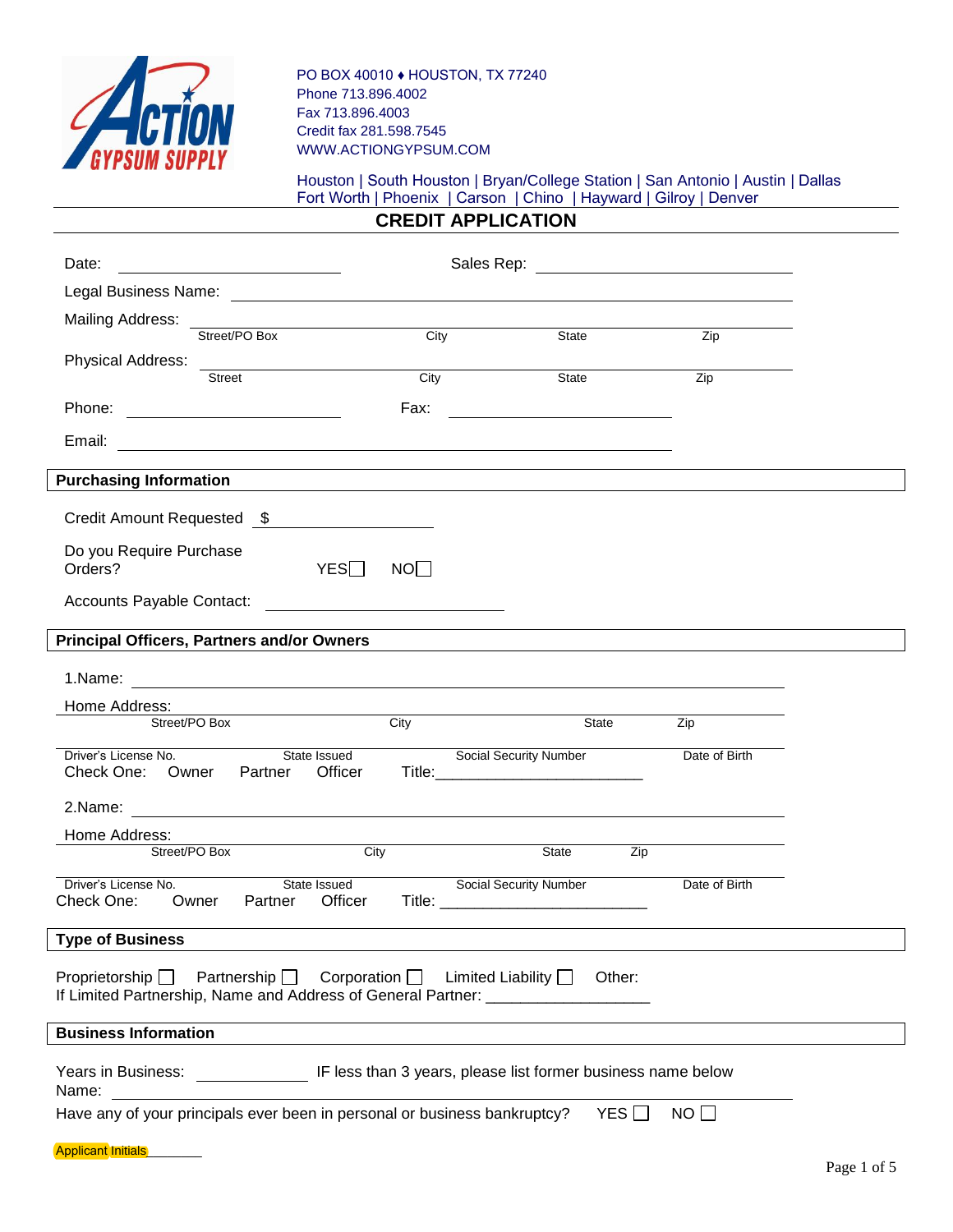| (If yes, list name of Debtor and date of bankruptcy filing:<br>Federal Tax ID#                                                                                                                                              |       |              |     |                           |  |
|-----------------------------------------------------------------------------------------------------------------------------------------------------------------------------------------------------------------------------|-------|--------------|-----|---------------------------|--|
| Are you a tax exempt entity? $YES \Box \ NO \Box$ If YES please attach a Sales and Use and/or Resale Certificate                                                                                                            |       |              |     |                           |  |
|                                                                                                                                                                                                                             |       |              |     |                           |  |
|                                                                                                                                                                                                                             |       |              |     |                           |  |
| Financial Information (Most banks require a customer signature before releasing any information. To prevent any delay in processing<br>your application please make sure to sign and date this application where indicated) |       |              |     |                           |  |
| 1. Name of Bank<br><u> Alexandria de la contrada de la contrada de la contrada de la contrada de la contrada de la contrada de la c</u>                                                                                     |       |              |     | Account # $\qquad \qquad$ |  |
| Average monthly balance: \$                                                                                                                                                                                                 |       |              |     |                           |  |
|                                                                                                                                                                                                                             |       |              |     |                           |  |
|                                                                                                                                                                                                                             |       |              |     |                           |  |
| Average monthly balance: \$                                                                                                                                                                                                 |       |              |     |                           |  |
|                                                                                                                                                                                                                             |       |              |     | Fax ____________________  |  |
| Business / Trade References (List suppliers with whom you have had an account for 6+months)                                                                                                                                 |       |              |     |                           |  |
| 1. Company Name                                                                                                                                                                                                             |       |              |     |                           |  |
| Address                                                                                                                                                                                                                     | City  | State        |     | $\overline{Zip}$          |  |
|                                                                                                                                                                                                                             |       |              |     |                           |  |
| 2. Company Name<br><u> Alexandria de la contrada de la contrada de la contrada de la contrada de la contrada de la contrada de la c</u>                                                                                     |       |              |     |                           |  |
| <b>Address</b>                                                                                                                                                                                                              | City  | <b>State</b> |     | Zip                       |  |
| <b>Contact Name</b>                                                                                                                                                                                                         | Phone |              | Fax |                           |  |

The undersigned authorizes Action Gypsum Supply, L.P., its partners, affiliated entities, and joint venturers (collectively hereafter "Action Gypsum Supply"), to contact the Banks and References listed herein, and authorizes the Banks and References listed herein to verify the information contained herein.

The undersigned understands that the information furnished in this Credit Application is for the purpose of obtaining credit from Action Gypsum Supply and Action Gypsum Supply shall rely upon the information contained herein; and the undersigned warrants and represents that the information contained herein is true, accurate and complete. The undersigned agrees and acknowledges that any and all purchases from Action Gypsum Supply are subject to the Terms and Conditions of Credit Agreement, attached hereto and incorporated herein.

This Credit Application may only be signed by an officer, partner or owner identified above of the Customer. The undersigned has read and fully understand(s) the foregoing Credit Application, and is duly authorized to bind the Customer to the terms and conditions of this Credit Application.

| Customer legal business name:<br>By: |                     | Action Gypsum Supply is hereby authorized<br>to time, to generate and/or obtain one or mo<br>investigative reports from credit reporting ac<br>regarding the individual credit of the undersi<br>owner of Customer |
|--------------------------------------|---------------------|--------------------------------------------------------------------------------------------------------------------------------------------------------------------------------------------------------------------|
|                                      | Signature           |                                                                                                                                                                                                                    |
|                                      | <b>Printed Name</b> | Signature                                                                                                                                                                                                          |
|                                      | Title               | <b>Printed Name</b>                                                                                                                                                                                                |
|                                      | Date                | Title                                                                                                                                                                                                              |
|                                      |                     | Date                                                                                                                                                                                                               |

Action Gypsum Supply is hereby authorized at any time, and from time to time, to generate and/or obtain one or more credit and/or investigative reports from credit reporting agencies and/or others regarding the individual credit of the undersigned officer, partner or owner of Customer

| <b>Printed Name</b> |       | Signature           |
|---------------------|-------|---------------------|
|                     |       |                     |
| Title               |       | <b>Printed Name</b> |
|                     |       |                     |
| Date                | Title |                     |
|                     |       |                     |
|                     | Date  |                     |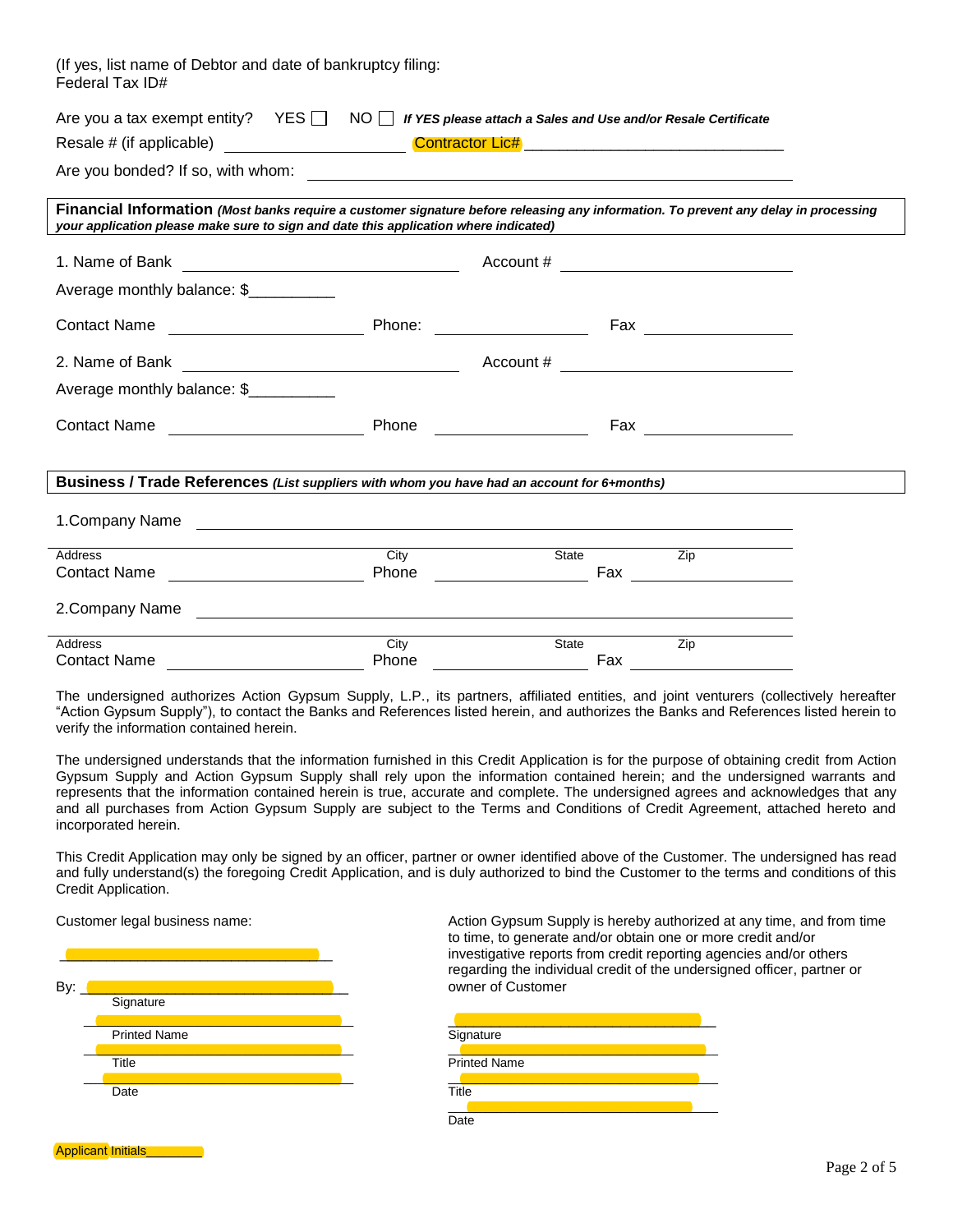## **TERMS AND CONDITIONS OF CREDIT AGREEMENT**

The Customer identified on page 1 hereof (hereinafter referred to as "Customer") hereby makes this Credit Application ("Application") for credit from Action Gypsum Supply, L.P. and/or its partners, affiliated entities, and joint venturers (collectively hereafter "Action Gypsum Supply") and in making this Application, agrees to be bound by all the terms and conditions contained in the Application, any documents referenced in this Application, or any supplements to this Application. The Customer, by execution of this Application, represents that the statements furnished to Action Gypsum Supply are true and correct and does hereby expressly agree that all purchases made or to be made from Action Gypsum Supply shall be according to the terms and conditions of Action Gypsum Supply.

The Customer agrees and authorizes Action Gypsum Supply to deliver goods, products, services, materials, supplies, wares and merchandise ("Goods") with or without a signed written receipt for items delivered to job sites and/or other locations the Customer directs. Customer further agrees to pay for items delivered with or without written receipt.

All Goods are assumed received in the condition as ordered unless exception is noted on delivery ticket. Action Gypsum Supply will, therefore, not accept damaged and/or nonconforming Goods for credit and/or refund and/or replacement unless noted on original delivery ticket and a written notice of nonconforming Goods is delivered to Action Gypsum Supply within five (5) days of the date of delivery. If exception is noted and notice is timely given as required herein, then Customer's sole and exclusive remedy for such nonconforming Goods is replacement of the nonconforming Goods, or refund of the purchase price of nonconforming Goods, at Action Gypsum Supply's sole discretion. Action Gypsum Supply will not accept any returns of Goods after thirty (30) days from delivery date. Goods picked up by Customer at Action Gypsum Supply's warehouse or at any of our locations must be inspected prior to removal from Action Gypsum Supply's location, and cannot be returned as damaged or nonconforming. Special order items when shipped as ordered are non-returnable and nonrefundable, unless damaged and/or nonconforming and exception noted and notice given as provided above. Returned Goods are also subject to a 15% restocking fee, which may be deducted from any refund due. Action Gypsum Supply is not in any way obliged to accept any damaged, mutilated, altered or otherwise "not suitable for resale" merchandise.

**ACTION GYPSUM SUPPLY HEREBY EXPRESSLY DISCLAIMS ANY AND ALL IMPLIED OR STATUTORY WARRANTIES, INCLUDING BUT NOT LIMITED TO ANY WARRANTY OF MERCHANTABILITY OR ANY WARRANTY RESPECTING THE SUITABILITY OR FITNESS FOR ANY PARTICULAR PURPOSE OR USE OF ANY AND ALL GOODS. ANY AND ALL WARRANTIES ARISING OUT OF OR RELATED TO THIS CREDIT APPLICATION, SALE OF THE GOODS OR THE GOODS RUN TO CUSTOMER ONLY, AND MAY NOT BE RELIED UPON BY ANY CUSTOMER OF CUSTOMER OR ANY THIRD PARTY.** Customer shall not, in any event be entitled to, and Action Gypsum Supply shall not be liable for, any indirect, special, incidental or consequential damages of any kind arising out of or related to the Goods, and defect, deficiency, damages or nonconformity of the Goods, any purchase, sale, failure to deliver or untimely delivery of the Goods, this Credit Application, or any alleged breach hereof, including but not limited to any delay damages, liquidated damages, expediting or acceleration costs, claims for loss of use, lost profits, or increased expenses of operation or work stoppage. Action Gypsum Supply's liability for damages, if any, whether based on Action Gypsum Supply's negligence, breach of contract or otherwise, and no matter by whom asserted, shall not exceed the price of the particular Goods with respect to which such damages are claimed. Furthermore, Action Gypsum Supply's liability is limited to providing a reasonable credit and/or allowance in respect to such Goods, or replacement of the Goods specified on the invoice in which the Goods were originally billed. Customer shall indemnify Action Gypsum Supply for any claims and/or proceeding by Customer, or customers of the Customer, or any other party seeking damages beyond the scope of Action Gypsum Supply's liability as stated in this paragraph

Action Gypsum Supply's payment terms are 1% 10<sup>th</sup>, for payments other than credit cards, and net 20<sup>th</sup>. All invoices are payable according to these payment terms. A deduction of 1% on the subtotal (before taxes) of any invoice may be taken if payment, other than credit card payment, is made and received by Action Gypsum Supply before the 10<sup>th</sup> day of the month following the month of the delivery of the Goods billed. All invoices and payments for materials are due the 20<sup>th</sup> day of the month following the month of the delivery of the Goods billed, and no later. If not paid on or before said due date then Action Gypsum Supply shall be entitled to recover interest from Customer on the unpaid past due amount at the maximum rate allowed by applicable law until paid, and/or suspend Customer's account, and the Customer shall be obligated to pay all costs and expenses incurred by Action Gypsum Supply in collecting any past due amounts and delinquencies, including but not limited to costs, expenses, and/or attorneys' fees. Payment is to be made to PO BOX 40010, Houston, TX 77240. In addition, any delivery of Goods valued under \$500.00 is subject to a Delivery Fee to be paid to Action Gypsum Supply. Furthermore, each purchase of Goods is subject to and each invoice is due and payable in accordance with all the terms and conditions of this Credit Application and such invoice. This Credit Application shall govern and control each purchase of Goods, notwithstanding any contrary or inconsistent or supplemental terms and conditions in any purchase order, confirmation, or any other instrument prepared by the Customer, its employee, and/or agents, and any such contrary or inconsistent or supplemental terms and conditions are hereby rejected. Action Gypsum Supply may at any time, and from time to time, modify in writing signed by an authorized representative of Action Gypsum Supply the limits of credit available to the Customer and the terms and conditions upon which credit accommodations will be extended to the Customer.

Action Gypsum Supply is hereby authorized at any time, and from time to time, to generate and/or obtain one or more credit and/or investigative reports from credit reporting agencies and/or others regarding the Customer. The Customer agrees that the continued solvency of the Customer is a precondition to any extension of credit made by Action Gypsum Supply to the Customer. On request the Customer agrees to provide Action Gypsum Supply a sworn statement representing that the Customer is and remains solvent. Customer hereby grants to Action Gypsum Supply a security interest in any and all Goods purchased hereunder as security for Customer's payment and other obligations hereunder, and Customer agrees to execute such financing statements or other documentation as reasonably requested by Action Gypsum Supply to evidence and perfect such security interest.

A faxed or emailed copy of this Credit Application shall and may be treated as an original. Customer agrees that this transaction bears a reasonable relation to the State of Texas. This Credit Application shall be governed by and construed in accordance with the laws of the State of Texas, notwithstanding otherwise applicable conflict of law principles, and venue for any action arising out of or related to this Credit Application, the Goods or any purchase or sale of Goods shall be in Harris County, Texas, and **CUSTOMER HEREBY EXPRESSLY WAIVES THE RIGHT TO A TRIAL BY JURY IN ANY SUCH ACTION**, to the fullest extent permitted by applicable law**.** If the foregoing choice of law and/or venue provisions are invalid or unenforceable for any reason, then this Credit Application shall be governed by and construed in accordance with the laws of the State of, and/or venue shall lie in the county or parish of, as applicable, Action Gypsum Supply's warehouse or other location where the Goods are picked up by Customer, or if the Goods are not picked up by Customer, then the laws of the State and/or venue in the county or parish, as applicable, where the Goods are delivered.

This Credit Application and each invoice constitute the entire agreement between the parties hereto, and it is expressly understood and agreed that there are no agreements, warranties, representations or promises by and between said parties, except as aforesaid, and that any additions thereto or changes shall be in writing signed by the parties. If for any reason any term or provision is unenforceable or invalid, such provisions shall be deemed severed from the Credit Application or invoice, and the remaining terms and provisions shall be carried out with the same force and effect as if the severed provision had not been part of the agreement. Failure by Action Gypsum Supply in any instance to insist upon observance or performance by Customer shall not be deemed a waiver by Action Gypsum Supply of any such observance or performance or any breach. No waiver will be binding upon Action Gypsum Supply unless in writing, and then will be for the particular instance only.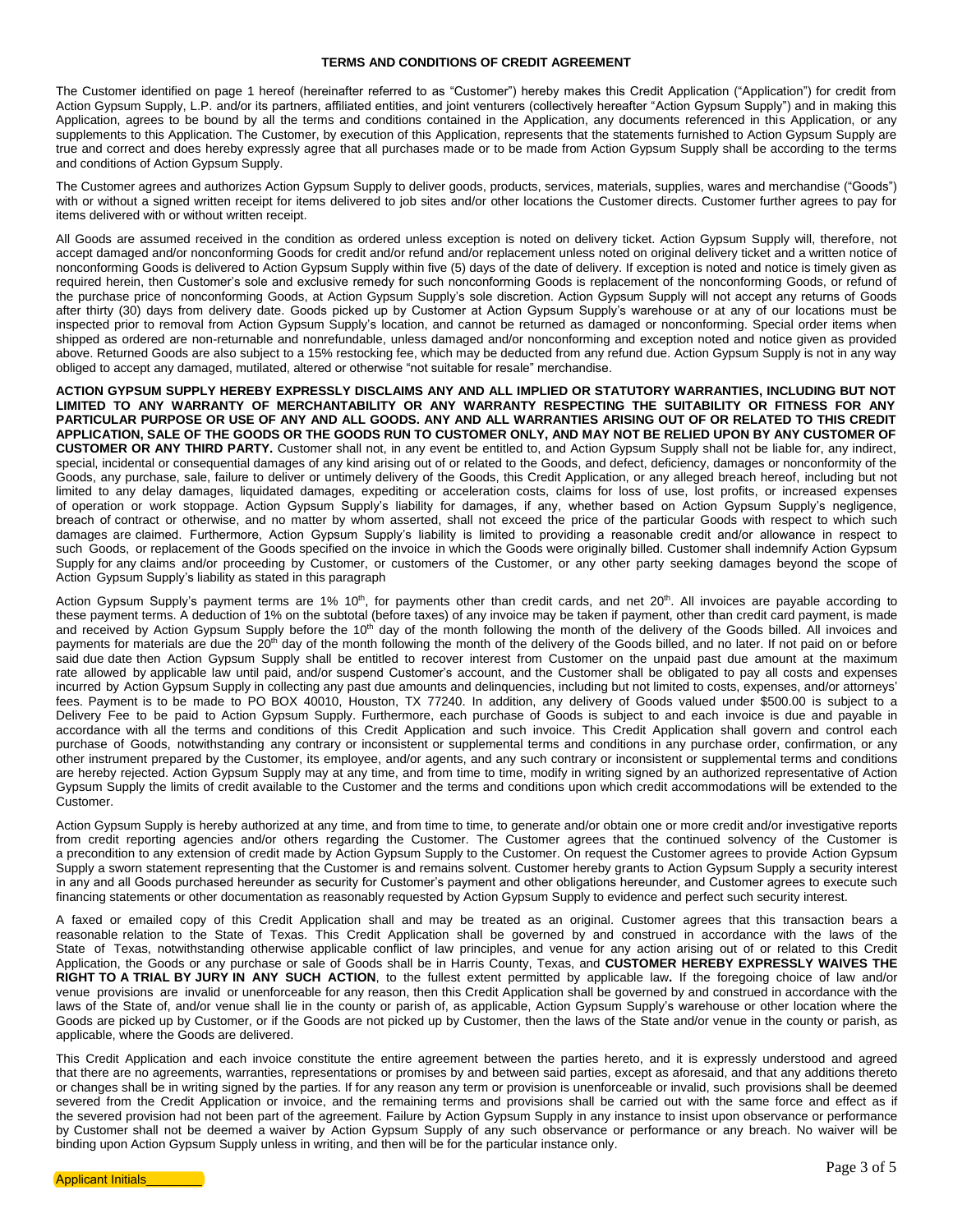The State and/or Customer Specific Addendum, if any, signed by Action Gypsum Supply and Customer, is incorporated herein and made a part hereof for all purposes.